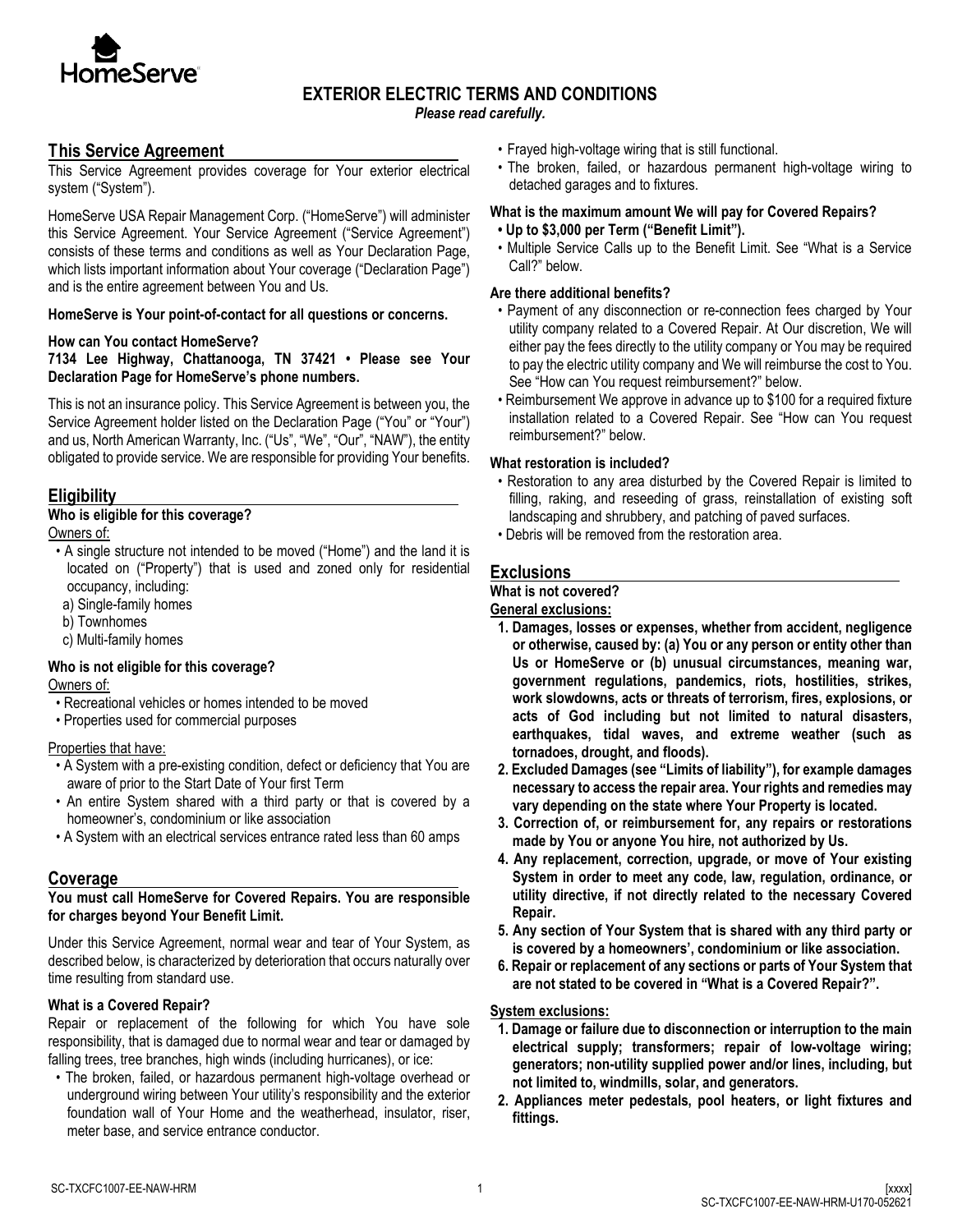#### **Restoration exclusions:**

- **1. Replacement of any decorative paving, pathways or landscaping features.**
- **2. We cannot guarantee the survival of any living materials.**
- **3. Restoration that is not stated to be covered in "What restoration is included?".**

# **Service Calls**

## **What is a Service Call?**

A visit to Your Property by one of HomeServe's approved technicians where either work is performed to diagnose and complete a single Covered Repair or it is determined that the repair is not covered ("Service Call").

## **Do You have to pay anything for a Service Call?**

There is no fee to make a Service Call.

## **When can You request a Service Call?**

There is an initial period of 30 days during which You will not be able to request a Service Call or reimbursement ("Waiting Period"), giving You less than 12 full months of coverage in the first Term. Upon renewal (if applicable), there will be no Waiting Period.

## **How can You request a Service Call?**

Call HomeServe and a service representative will schedule a Service Call. You will not be reimbursed for work not authorized by HomeServe. Technicians must have safe and clear access to, and safe working conditions at and around, the work area. In order to make a Service Call Your Service Agreement must be active and You must be current with Your payment(s) of the amount You agree to pay for this Service Agreement, as listed on Your Declaration Page ("Price"). Whether Your System is to be repaired or replaced is entirely within the discretion of HomeServe.

# **How can You request reimbursement?**

You must call HomeServe within 30 days of the completion of the Covered Repair to request reimbursement. You must provide HomeServe with copies of the receipt(s), invoice(s) or statement(s) within 30 days of the reimbursement request. The receipt(s), invoice(s) or statement(s) must be on business stationery and should include the name, address and telephone number of the provider, as well as a complete description of charges. Approved payments will be made to You within 30 days of receipt by HomeServe of the required document(s).

## **What is the Covered Repair Guarantee?**

For 12 months, We will arrange at Our expense and choice for repair or replacement of Covered Repairs which are defective in materials or workmanship ("Covered Repair Guarantee"). We disclaim any and all statutory or common law warranties (whether express or implied) other than the Covered Repair Guarantee and any implied warranties that cannot be excluded under applicable law.

# **Term, cancellation and renewal**

# **When does this Service Agreement start and how long is it?**

Your Service Agreement begins on the start date listed on Your Declaration Page ("Start Date") and continues for 12 months ("Term").

## **Can You cancel?**

You may cancel at any time by either calling HomeServe or going online to https://www.homeserveusa.com/cancel.

- If You cancel within 30 days of the Start Date, You will receive a full refund less any claims paid by Us.
- If You cancel more than 30 days after the Start Date, You will receive a pro-rata refund less any claims paid by Us.
- If Your local utility or municipality provides similar coverage to You at no charge and You cancel, We will refund the payments You have made

less any claims paid by Us. You may be required to provide evidence of the similar coverage.

### **Can We cancel?**

- We may cancel, with no less than 15 days' notice to You: (a) for nonpayment of the Price; (b) if We find that You already have coverage that is the same or similar to the coverage provided by this Service Agreement; (c) if We find that You are ineligible for this coverage; or (d) for Your: (i) fraud; or (ii) misrepresentation of facts that are material to this Service Agreement or benefits provided under it.
- We may cancel for any other reason on 60 days' notice to You.

If We cancel for (a), no refund will be given. If We cancel for (b) or (c), We will refund the payments You have made less any claims paid by Us. In all other cases You will get a pro-rata refund less any claims paid by Us.

You will be notified in writing prior to cancellation. The notice will tell You when Your Service Agreement will be cancelled and why it has been cancelled. The notice period begins when We send the notice to You.

## **Will this Service Agreement automatically renew?**

**Unless You tell Us otherwise, Your Service Agreement will automatically renew at the end of every Term for another 12 months at the then-current renewal price.** We may change the price at renewal. We reserve the right to not offer this Service Agreement upon renewal.

### **Other terms**

### **How can You contact NAW?**

175 West Jackson Blvd., 8th Floor, Chicago, IL 60604 • 1-866-918-4680

# **Receiving documents electronically**

If You consent to electronic delivery, You can receive Your Service Agreement and all related documents to the email address listed on Your Declaration Page ("Email Address"). To update Your Email Address or discontinue electronic delivery of Your documents You can call HomeServe or update Your preferences in Your website profile at www.homeserveusa.com.

## **Privacy policy**

HomeServe is serious about the private nature of Your personal data. Please read their Privacy Policy, a link to which can be found at the bottom of every page at www.homeserveusa.com, carefully to fully understand how they collect, share, and protect personal data about You. You can also call HomeServe to request a copy.

## **Assignment/Amendment**

We may assign this Service Agreement, in whole or in part, at any time without prior notice to You. We may change this Service Agreement (including the Price) and delegate any of Our obligations at Our sole discretion and without Your consent provided We give You 30 days' prior written notice of the changes. The changes will become effective 30 days after We send You the notice. You may not change this Service Agreement or delegate any of Your obligations.

## **Transfer**

You may not transfer this Service Agreement.

# **General**

Should any of these terms and conditions conflict with the laws of Your state they shall be deemed amended so as to comply with those laws. Should certain terms or conditions be held to be invalid or unenforceable, the remainder of these terms and conditions shall remain valid.

# **Responsibility for benefits owed to You**

Our obligations under this Service Agreement are insured under a service contract reimbursement insurance policy. If We fail to pay or to deliver